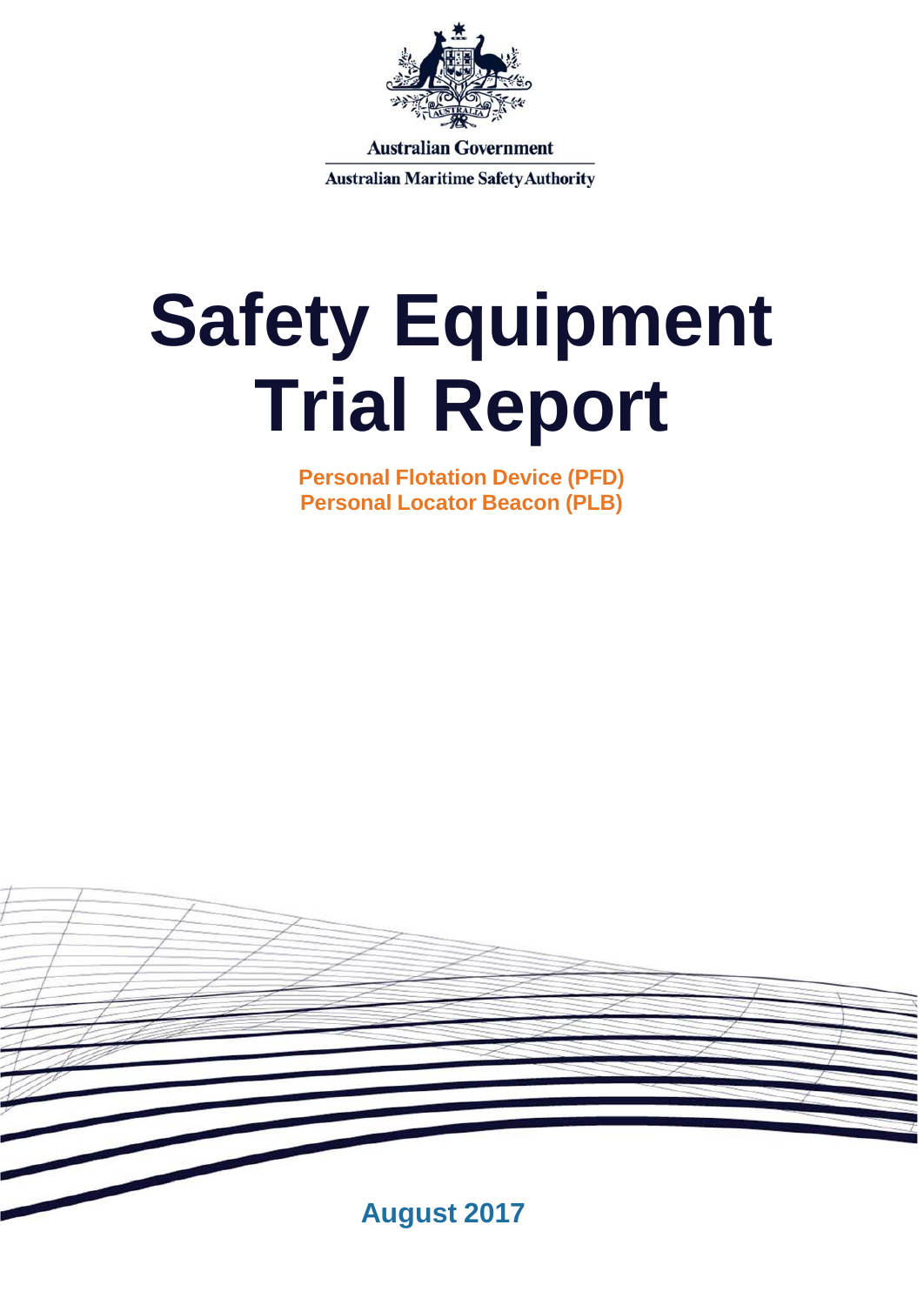### **Karumba - North Queensland**

**Author: Justin Williams (Liaison S/QLD)**

### **Acknowledgments**

The Australian Maritime Safety Authority (AMSA) would like to acknowledge the support and contribution of all participants including;

- The Karumba, North Queensland commercial fishing community for identifying the need for a safety trial
- The Fishermens Portal Inc.
- The Gulf of Carpentaria Commercial Fishermen's Association Inc.
- Marine Safe Australia for sourcing a personal flotation device and personal locator beacon to ensure fishers had access to the most current technology.

### **Executive Summary**

### **The Australian Maritime Safety Authority (AMSA) conducted a trial of specific safety equipment in conjunction with the North Queensland, Karumba based commercial fishing industry.**

The objective of the trial was to identify opportunities and set industry benchmarks for survivability of commercial fishers at sea and to introduce commercial fishers to advances in flotation and global monitoring technology.

Commercial fishing is known to be a dangerous occupation. History has proven that a large percentage of injuries and fatalities result from vessel capsize and persons falling or being dragged overboard. Some fishing vessel owners and operators view the dangers as an accepted part of commercial fishing operations and rely on traditional approaches to safety management. Lifejackets carried by most commercial fishers are bulky, packed away in storage areas, unsuitable for wearing while working, and considered too hot to wear in the hot and humid Queensland climate like that of Karumba.

The recent safety equipment trial conducted by the Australian Maritime Safety Authority (AMSA) exposed commercial fishers to a new technology in lifesaving equipment and also personal safety and monitoring devices. The trial also aimed to dispel initial concerns by commercial fishers that wearing lifejackets, in the workplace at sea, would increase the risk of injury to crew through entrapment in machinery, trawl or fishing net gear.

The safety equipment trial assessed a range of inflatable Personal Flotation Devices (PFDs) and Personal Locator Beacons (PLBs), this was based on criteria set by the Karumba fishing community that a PFD had to align with the following;

- Be somewhat weatherproof and able to be washed (wipe clean)
- Withstand a barramundi spike (puncture)
- Have no catch points that a small monofilament net may catch on
- Be comfortable to wear in all weather and sea conditions
- Be self-inflating and able to house a Personal Locator Beacon (PLB)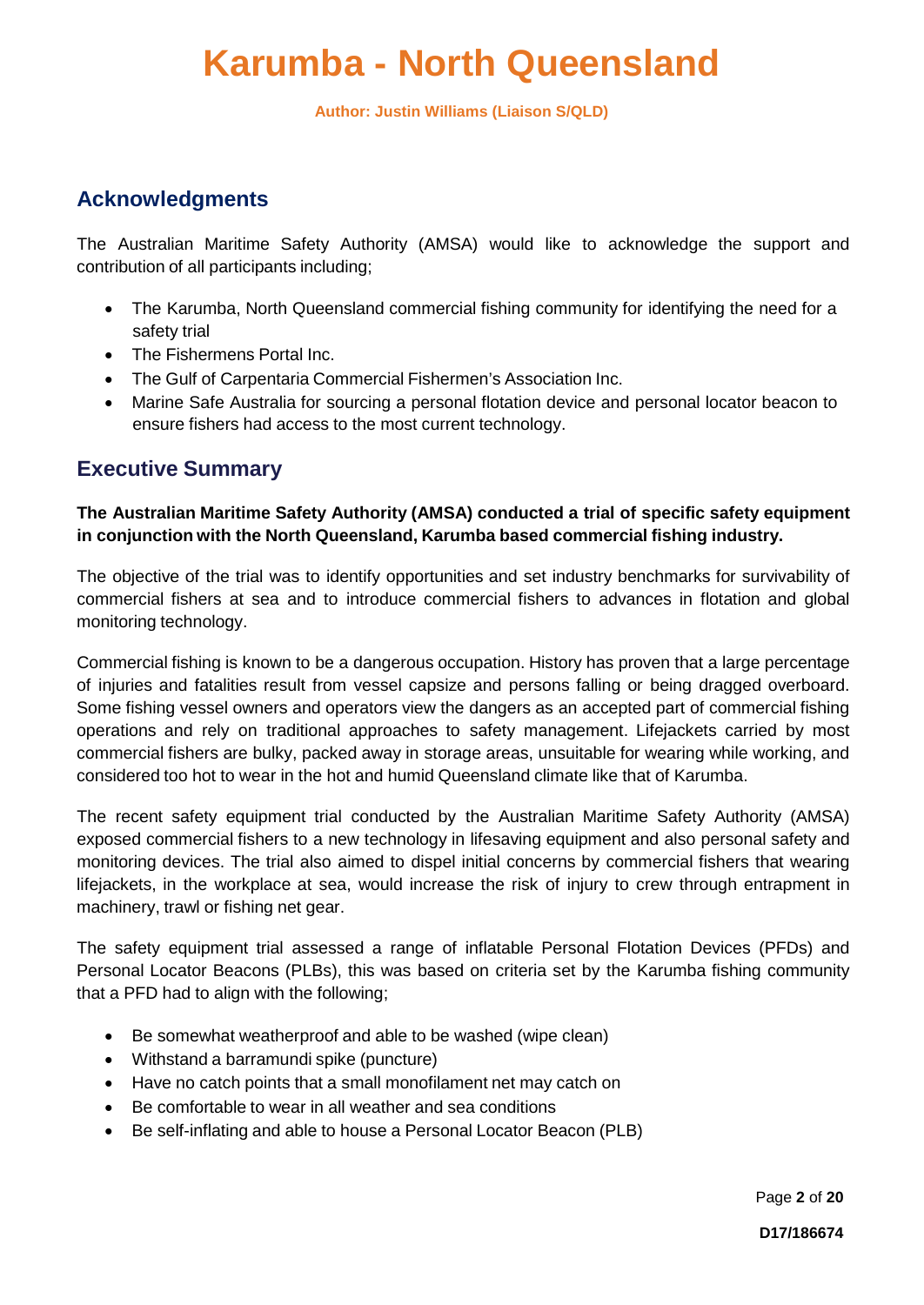This equipment was provided to commercial fishers in two regions – Karumba, North Queensland and the East Coast of North Queensland. The trial gathered information from participants who wore the equipment in a diverse range of operational, climatic and environmental conditions.

The trial confirmed there is no singular brand or type of PFD that would suit the diversity of commercial fishing operations. The choice of PFD is affected by factors such as climate, operational area, the industry sector, that is, trawl, fishing, crabbing; and a fisher's physical characteristics and personal preferences.

The trial of PFDs and PLBs by participants identified a number of opportunities to enhance equipment design and improve the safe wear ability of the equipment. Some commercial fishers independently altered the PFD with different styles of buckles to minimize catching on nets. Some fishers introduced a risk based approach to the donning of a PFD generally based upon weather conditions.

Moving forward, the preferred approach is to ensure commercial fishing vessel owners and operators conduct an informed risk assessment with crew to identify high risk situations at sea as to when PFDs will be worn. Under the National Law it is the responsibility of vessel owners and operators to ensure the risk assessment/s and management strategies are recorded and documented as a safety procedure within the vessel's safety management system and subsequently implemented by the vessels crew.

The Australian Maritime Safety Authority is committed to pursuing opportunities to work collaboratively with the commercial fishing industry and to establish a performance based safety environment for each individual operation.



### **Overview and Background**

Prior to the commencement of the National Law in July 2013, Maritime Safety Queensland (MSQ) was the State safety regulator for commercial vessels. Within the State's framework for regulatory management were allowances for certain types of vessels to be equipped to recreational boating standards or be exempted from any commercial equipment standards. This included commercial fishing vessels of less than 10m in length.

### Ref: *Transport Operations (Marine Safety) Regulation 2004, division 4.*

Page **3** of **20**

**D17/186674**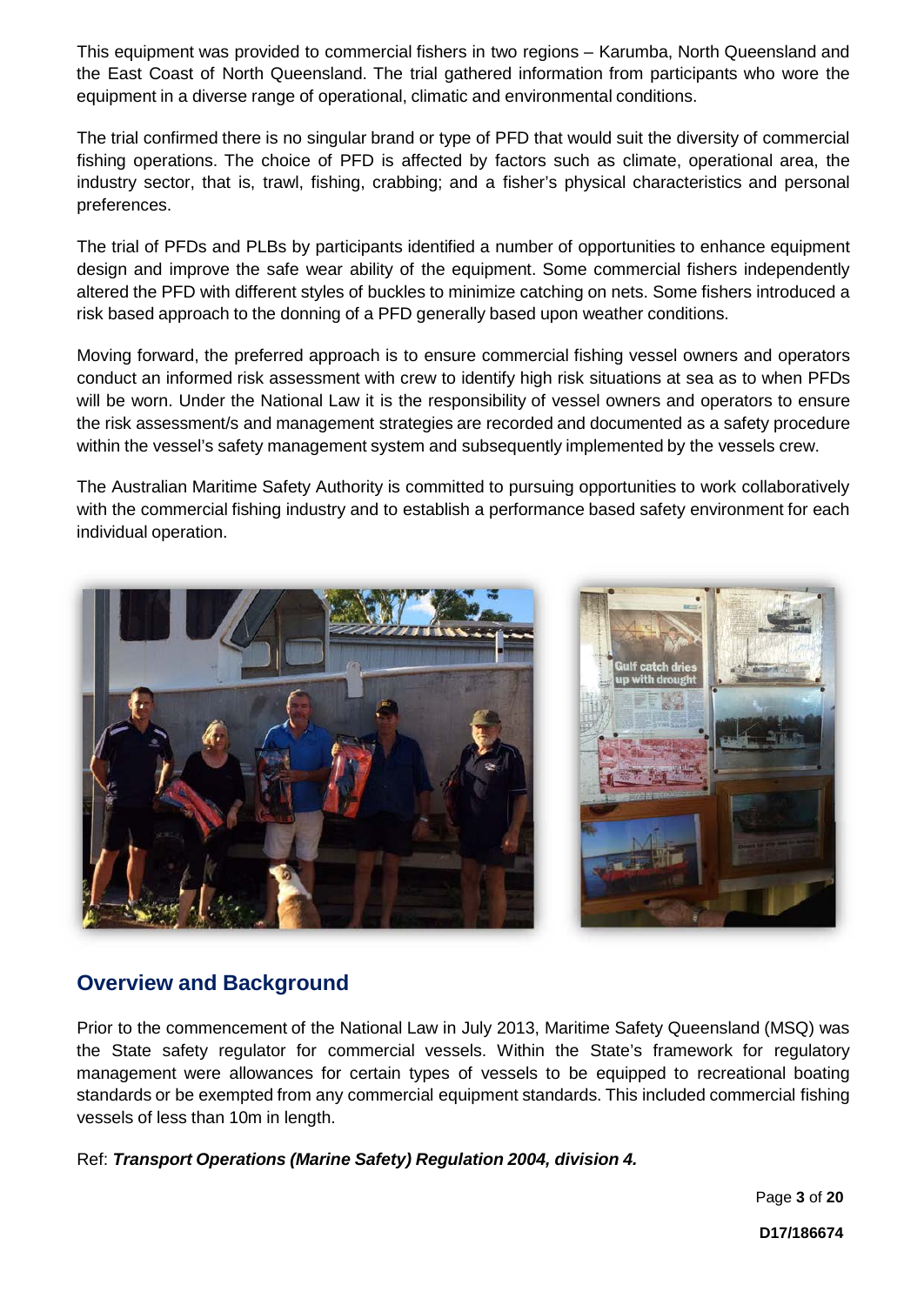From July 2013, the National Law came into effect and the Australian Maritime Safety Authority (AMSA) became the National Regulator and proceeded to engage with local industry groups for awareness of issues, incidents and continued educational activities to raise the current safety standards and lower marine incident occurrences. This included groups that were previously, under state law, unregulated.

Engagement with the Kurumba community commenced in 2014 and, as a result of education, interactions and safety management system workshops, AMSA staff observed some short comings with regard to safety systems and safety equipment carriage throughout the local community. Observations were also made about safety equipment perceptions, i.e. that devices were too bulky and unsuitable for general working conditions experienced by commercial fishers.

To address these observations a safety initiative was raised and discussed with a group of fishermen attending a safety management system workshop regarding the use of PFD's and PLB' s within their individual operations. This was the catalyst for AMSA to commence a trial for fishermen to use PFD's and carry a Personal Locator Beacon (PLB) in higher risk operations.

The primary focus of the Kurumba Life Jacket Trial was to improve and promote safety within the Kurumba fishery and set bench mark examples of marine safety standards within the commercial fishing industry throughout Australia, focusing on those fishing sectors that operate vessels <10m in length within the Kurumba area especially. Additionally the initiative was to introduce commercial fishers to modern life saving equipment and to encourage the wearing of devices.

### **Trial Location**

Kurumba is a town in the Gulf Country region of North Queensland, Australia, 71 kilometers by road from Normanton and 2,159 kilometers from the State capital Brisbane. Kurumba forms part of Carpentaria Shire Council, the administrative headquarters of which is in Normanton. The 2006 census indicted that Kurumba had a population of 518. The town is sited at the mouth of the Norman River, and enjoys the distinction of being the only town along the southern Gulf of Carpentaria that is within sight of the Gulf itself. The Gulf's extensive tidal flats prohibit settlement elsewhere along its shore. As such, the town's economy revolves largely around fishing. The Kurumba port services had a history with zinc mining as well as fishing, however mining activities ceased in February 2016. The prawn industry expanded in the 1960's.



Page **4** of **20**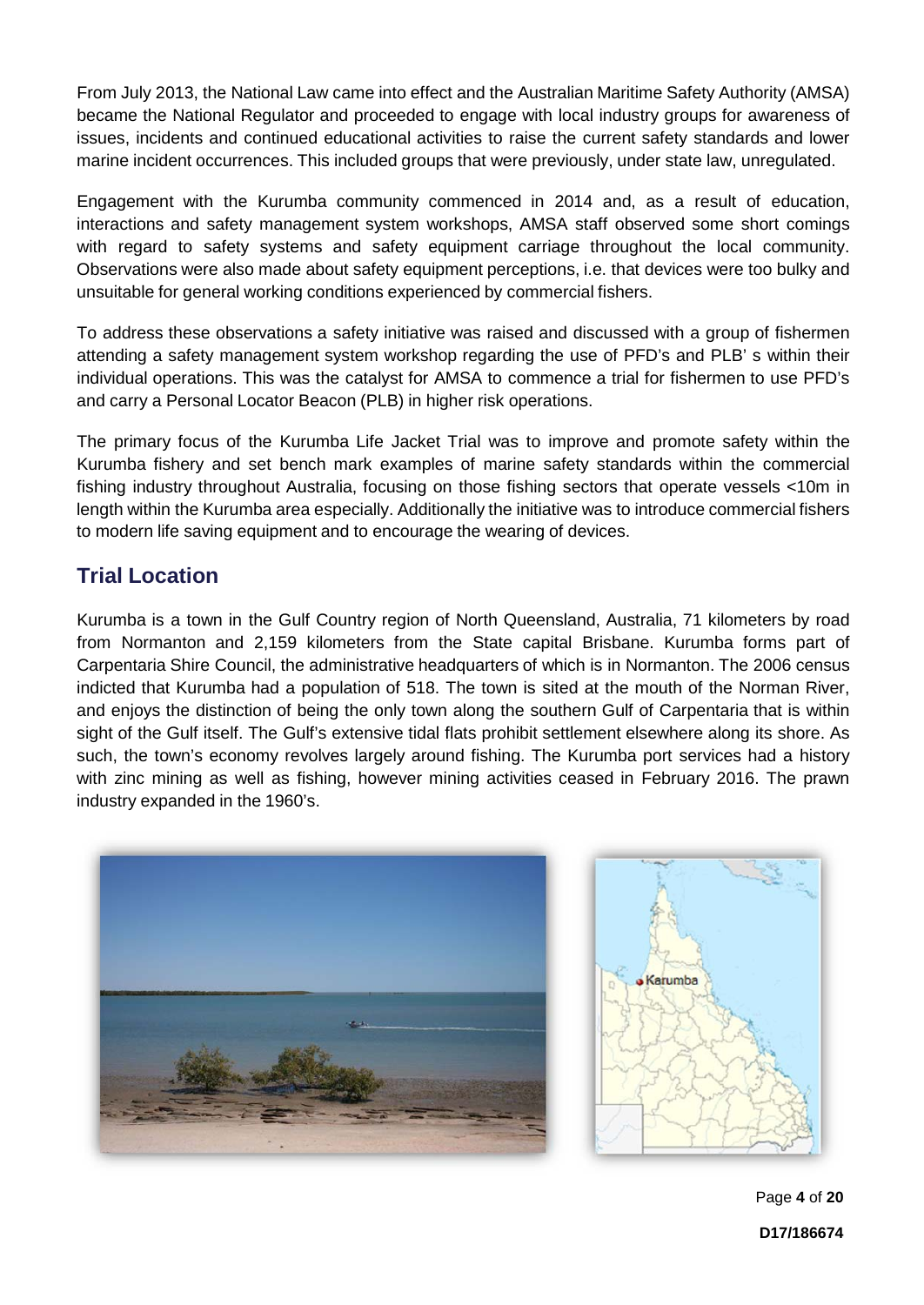### **Objectives of the Trial**

- Promote the use of a Safety Managements System (SMS) that clearly identifies heightened times of risk during an operation where donning a PFD and using a PLB will increase safety and chances of survivability at sea.
- Assess the functional design and appropriateness of a PFD whilst conducting commercial fishing activities in different operating environments.
- Promote the use of a Personal Locator Beacon (PLB) or EPIRB within individual operations.

### **Target Audience**

- The Kurumba, North Queensland vessels <10m commercial fishermen.
- The East Coast, North Queensland vessels <10m commercial fishermen.
- The wider Australian fishing community.

### **Key Messages**

- Understand what your operational risks are, and, introduce control measures within your operation to mitigate or reduce the risk/s occurring through the development of a safety management system.
- Wearing a PFD and having a PLB will save lives.

### **Scope of Trial**

The Australian Maritime Safety Authority (AMSA) coordinated the safety equipment trial within the commercial fishing industry during a fishing season from May 2016 to September 2016. The purpose of the trial was to evaluate that fishers had developed safety management systems that introduce procedures to don a PFD and the performance of safety equipment in the working environment at sea.

The trial was conducted in two regions, Kurumba North Queensland and included some areas of the East Coast North Queensland. The trial involved 25 fishermen across approximately 20 different types of operations. The involvement of different types of commercial fishing operations ensured the equipment was worn and tested in a variety of working and climatic conditions.

The following types of operations were included in the trial:

- trawl (including offshore trawl and inshore trawl)
- inshore net fishing
- line fishing
- sand and mud crab fishing.

**The safety equipment trial included an OCEAN SIGNAL PLB1 fitted inside each PFD.**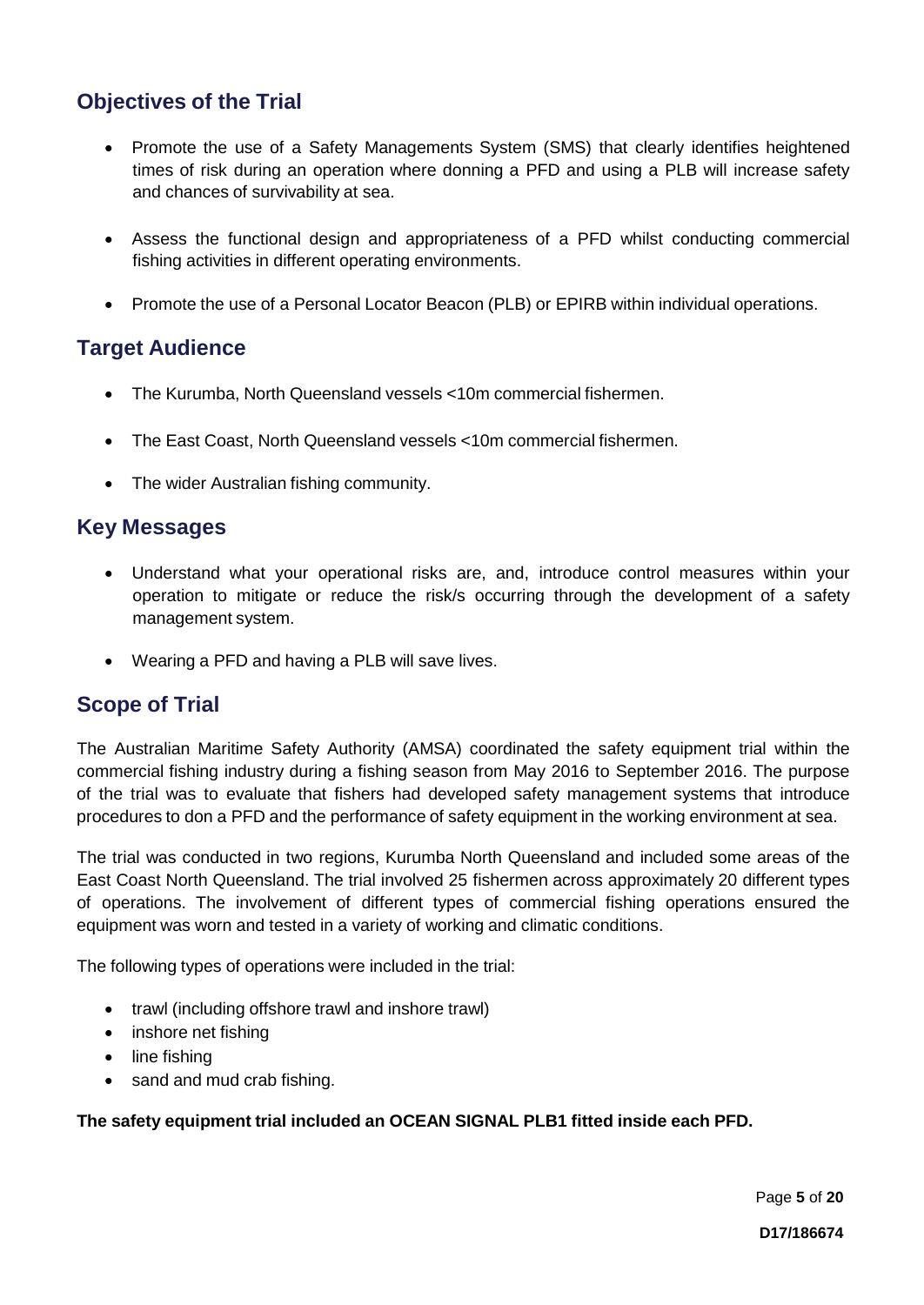

# PLB1, the World's smallest PLB





**The trial identified a 'KRU' brand wipe clean style yoke jacket that aligned with the requirements requested by the local fishing community.**

### **PFD Trial requirements from participants;** Wipe clean **Durable** • Withstand a Barramundi spike No catch points • Comfortable **AMSA requirements to take part in the trial;** • Develop a Safety Management System • Identify times through documented procedures that a PFD will be donned • Provide feedback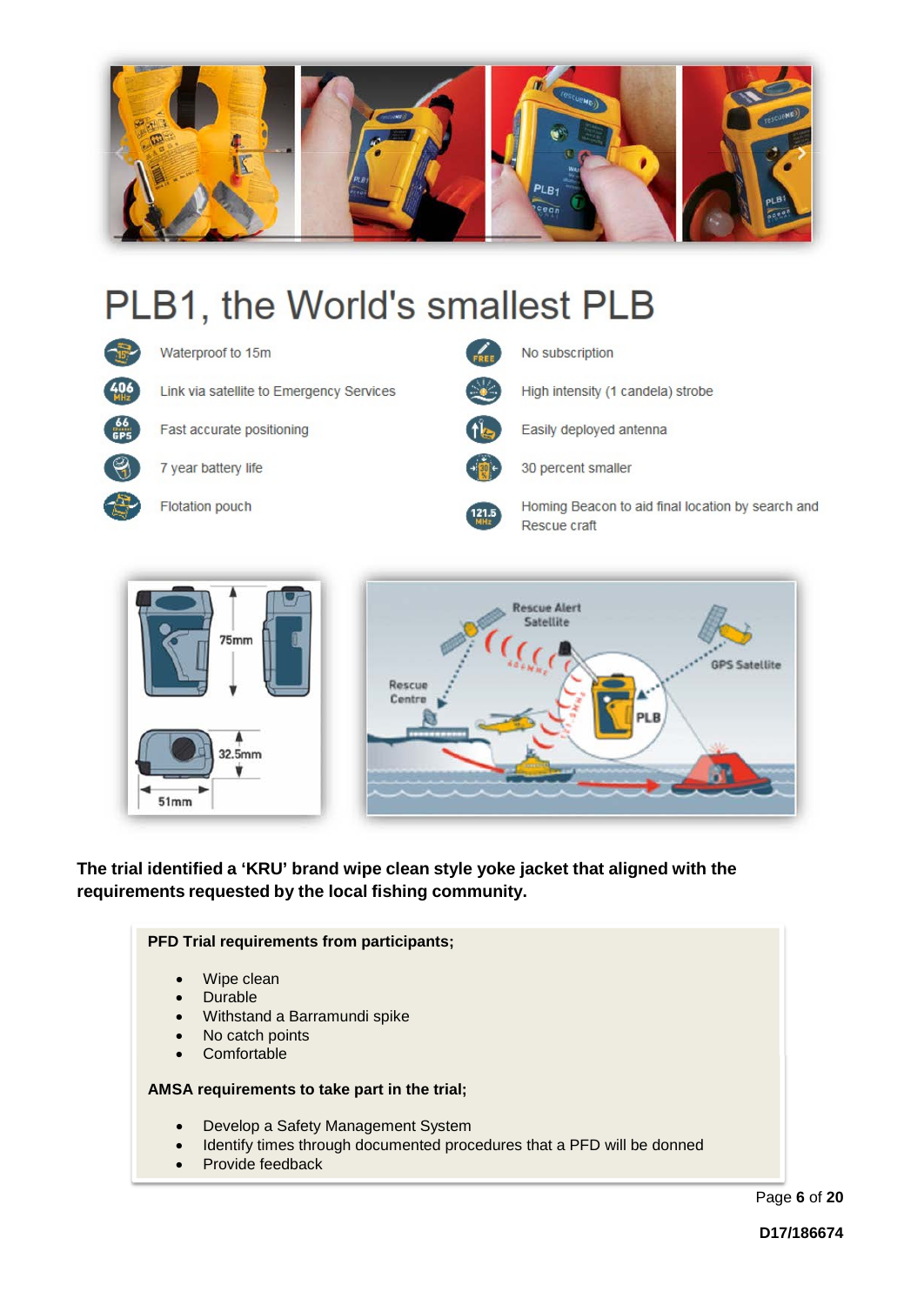## **Kru Wipe Clean**

The Kru Wipe Clean offers a full range of buoyancies to meet your compliance and risk assessment when workingabove or near water. The strong material with a smooth outer cover is easy to wipe clean and affords excellent protection for the inflatable bladder whilst working..

### **FEATURES**

ISO 12402-3/6 Approval 150-1 90-275N Options Velcro closure Light attachment point 2 Lifting beckets Whist<sub>le</sub> Retro reflective tape OraJ tube

### **BENEFITS**

- ../ Tailored 30 neck for high comfort
- ../ Rivertex fabric giving 25% more abrasion resistance
- ../ High Viz buoyancy color
- ../ UML Inflation systems
- ../ Globally available service & spares



### **CHOICES**

### **TECHNICAL**

| <b>Branding</b>              | Waist be t ISO/190N     | $0.8$ Kg   |
|------------------------------|-------------------------|------------|
| Retro flashes on cover       | <b>Harness 150/190N</b> | $0.925$ Kg |
| <b>PLB</b> fittings          | Waist belt 275N         | $1.0$ Kg   |
| Pro Sensor inflation systems | Harness 275N            | 1.1 $Kg$   |

### **PRODUCT RANGE** MANUAL gas inflation with waistbelt AUTOMATIC

gas inflation with waistbelt MANUAL gas inflation with harness AUTOMATIC gas inflation with harness

#### **ACCESSORIES**

| Crotch strap kit                |
|---------------------------------|
| AO40L                           |
| 33g Manual Re-Arming pack       |
| 33g UM Automatic Re-Arming pack |
| 33q cylinder                    |
| 38g Manual Re-Arming pack       |
| 38g UM Automatic Re-Arming pack |
| 38q cylinder                    |
| 60g Manual Re-Arming pack       |
| 60g UM Automatic Re-Arming pack |
| 60q cylinder                    |

### **COLOUR OPTIONS**

### **1111**

| <b>ISON</b>    | 190N    | 275N         |
|----------------|---------|--------------|
| LIF2551        | LIF5251 | <b>TBA</b>   |
| <b>LIF5222</b> | LIF5252 | <b>TBA</b>   |
| LIF5223        | LIF5253 | <b>TBA</b>   |
| LIF5224        | LIF5254 | <b>TBA</b>   |
| LIF0296        | LIF0296 | LIF0296      |
| LIF2065        | LIF2065 | LIF2065      |
| <b>LIF2800</b> |         |              |
| LIF2880        |         |              |
| LIF3025        |         |              |
|                | LIF2805 |              |
|                | LIF2885 |              |
|                | LIF3025 |              |
|                |         | LIF2810      |
|                |         | LIF2890      |
|                |         | Page 7 of 20 |

**017/186674**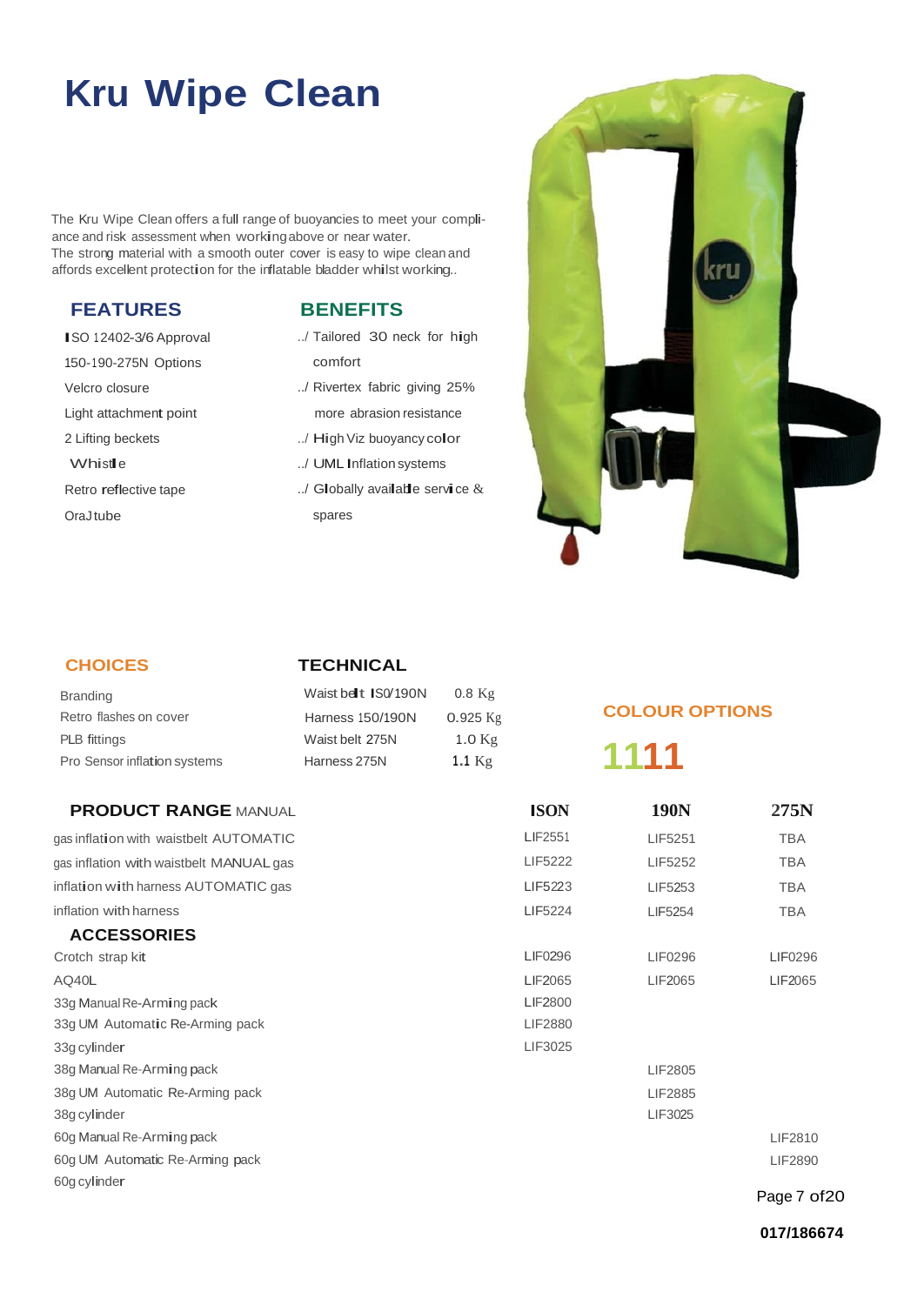### **Positive Trial Promotion**

In December 2016 the Fisheries Research and Development Corporation (FRDC) published an article on personal flotation devices and emergency beacons.

This was in response to the AMSA safety equipment trial that was conducted in Kurumba.

You can read the article here on page 26 - ["How](http://frdc.com.au/knowledge/publications/fish/Documents/FISH_book_1612_LR.pdf) to save a life" [\(http://frdc.com.au/knowledge/publications/fish/Documents/FISH\\_book\\_1612\\_LR.pdf\)](http://frdc.com.au/knowledge/publications/fish/Documents/FISH_book_1612_LR.pdf))

### **Trial Results**

Fishermen were asked to record the 'comfort' and 'work suitability' of the PFD when it was worn.

The main concern by participants prior to the commencement of the trial was that safety equipment would get caught in nets or machinery or restrict their ability to go about their duties freely.

Another main concern was the hot environment fishermen are exposed too and that a PFD will heighten this environmental impact.

Tracking results of the trial was difficult due to the general isolation of Kurumba and minimal communication methods. The trial chair generally relied on the Queensland Boating and Fisheries Patrol to verbally provide feedback and a small percentage of fishermen who had regular contact.

Most of the feedback and results were gathered during an end of season annual meeting at Kurumba in October 2016.

Throughout the trial participants were contacted at 2 monthly interviews via email and asked to respond to the following questions;

- **1. Have you been wearing your Personal Floatation Device as per your Safety Management System?**
- **2. Did you register your Personal Locator Beacon with AMSA?**
- **3. Is the PFD easy to don (wear)?**
- **4. Have you had any potential problems with the PFD?**
- **5. Are you continuing to trial the PFD and PLB?**

### **Any other comments?**

Responses were generally lacking, however, some responses were via telephone calls and some email responses were also received;

"Hi Justin have not been doing much crabbing of late so have only been using the PFD in the Bynoe pilot boat and only a couple of times crabbing getting the PFD on and off for me was a problem so I modified the front IE got new snap fitting put into it so it clips together at the front IE you put it on like a jacket and clip it together at the front works perfectly know. it's just a matter putting it on it takes a couple of days but then you don't ever remember having it on. Its work as normal and yes I will be just *putting it on and using it I have no problem with the unit."*

Page **8** of **20**

**D17/186674**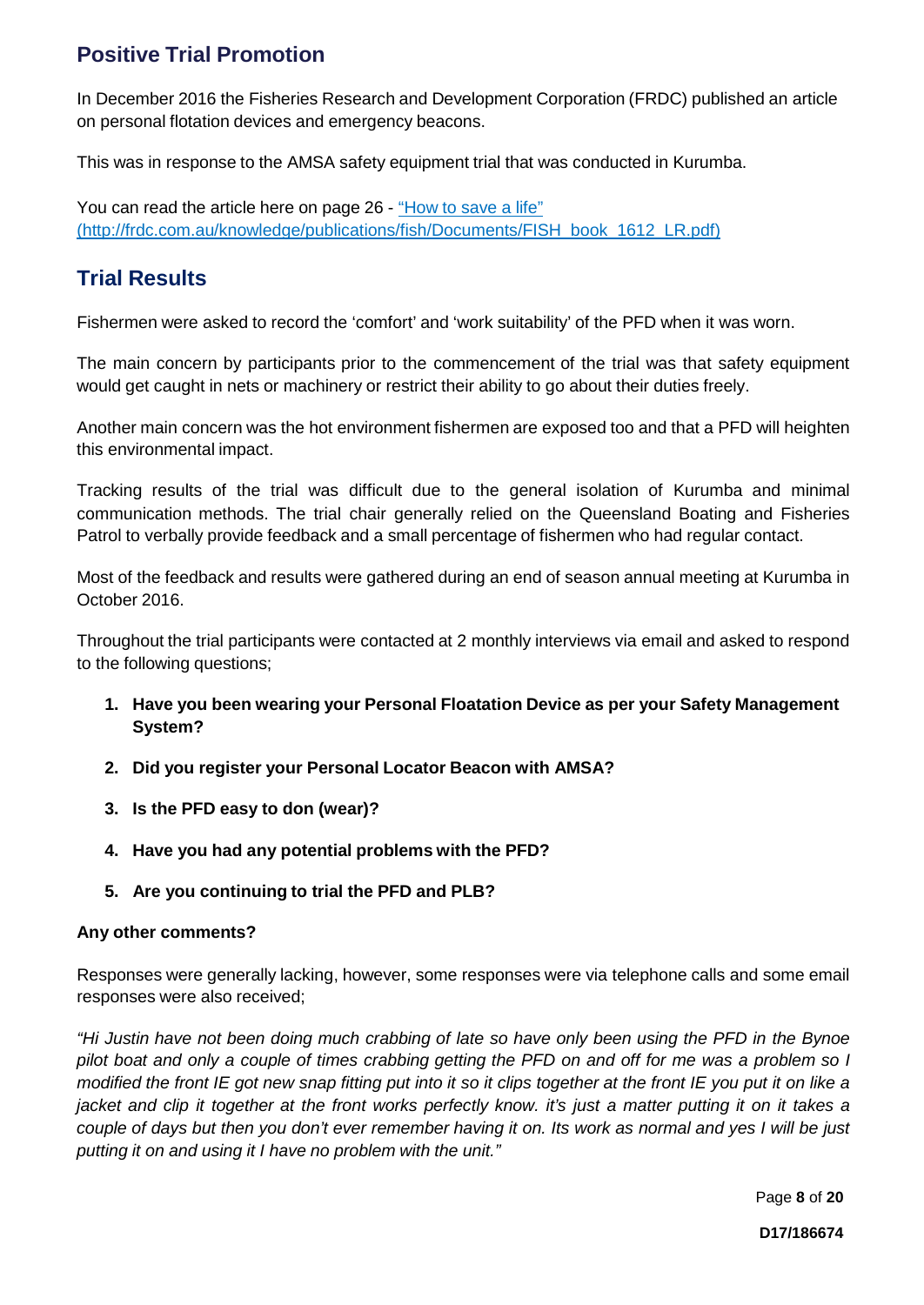*"Have you been wearing your Personal Floatation Device as per your Safety Management System? Yes*

*Did you register your Personal Locator Beacon with AMSA? Yes*

*Is the PFD easy to don (wear)? Not when working and not for lengthy periods*

*Have you had any potential problems with the PFD? The weight around the back for extended periods causes nausea*

Are you continuing to trial the PFD and PLB? The pfd need modifying. So yes to a limited degree.

Any other comments? As soon as they can be modified then I am happy to try to wear the pdf for *extended periods. When the opportunity presents to discuss the mods I have some ideas."*

*"Justin that response on the documentation to have available was very helpful thanks.* 

*Just want to update you on the PFD.*

I have found that wearing them for long periods is just about impossible. The vinyl is very hot and in *fact they become quite heavy after a while. I found that the pressure actually caused me to feel nauseous and a bit giddy.*

I have a feeling that the pressure on my neck lead to my loss of orientation. So I think that the area *around the back of the neck, and the shoulders need to be a lot better designed*

I could not use the crotch strap with my apron. In any case, removing the crotch strap got rid of another *clip, and this clip in my view has the potential to hook up*

*The lower part of the yoke, about where your lowest ribs are, seems to want to sit high off your body. It* needs to lay flat as when you're working the ends of the PFD keep rubbing on the inside of your arms and keep getting in the way of the job. In fact, unless there is some reason for the size and shape I can't see why the design couldn't be altered. This rise at the lower end is partly due to the gas chamber and *beacon, but can easily be fixed.*

*The design of the devise (or strap buckle) that goes around your torso means it's difficult to adjust. What* it needs is to be able to easily loosen the strap to remove it and then simply pull the strap with one hand to tighten the thing up. This one needs two hands and you have to be able to see it to adjust it as you need to work the strap through with your fingers. We used to make our own non-slip latches when I was working on stations as a young fella, we called it a running reign and we used to use it if we had to jump off our horses to catch a bull. As we left (at a fast canter) we'd give the strap a jerk and this would pull *the horses head around and hold it so he wouldn't gallop away. It was easy to undo as well. Anyway these guys must be able to come up with something.*

Do you think we could get a bit of a brief from the other participants in the trial now, (in the early stages) and then modify a few of the ones we have? I would like to see what I could do to these two but won't *touch them without your permission.*

Page **9** of **20**

**D17/186674**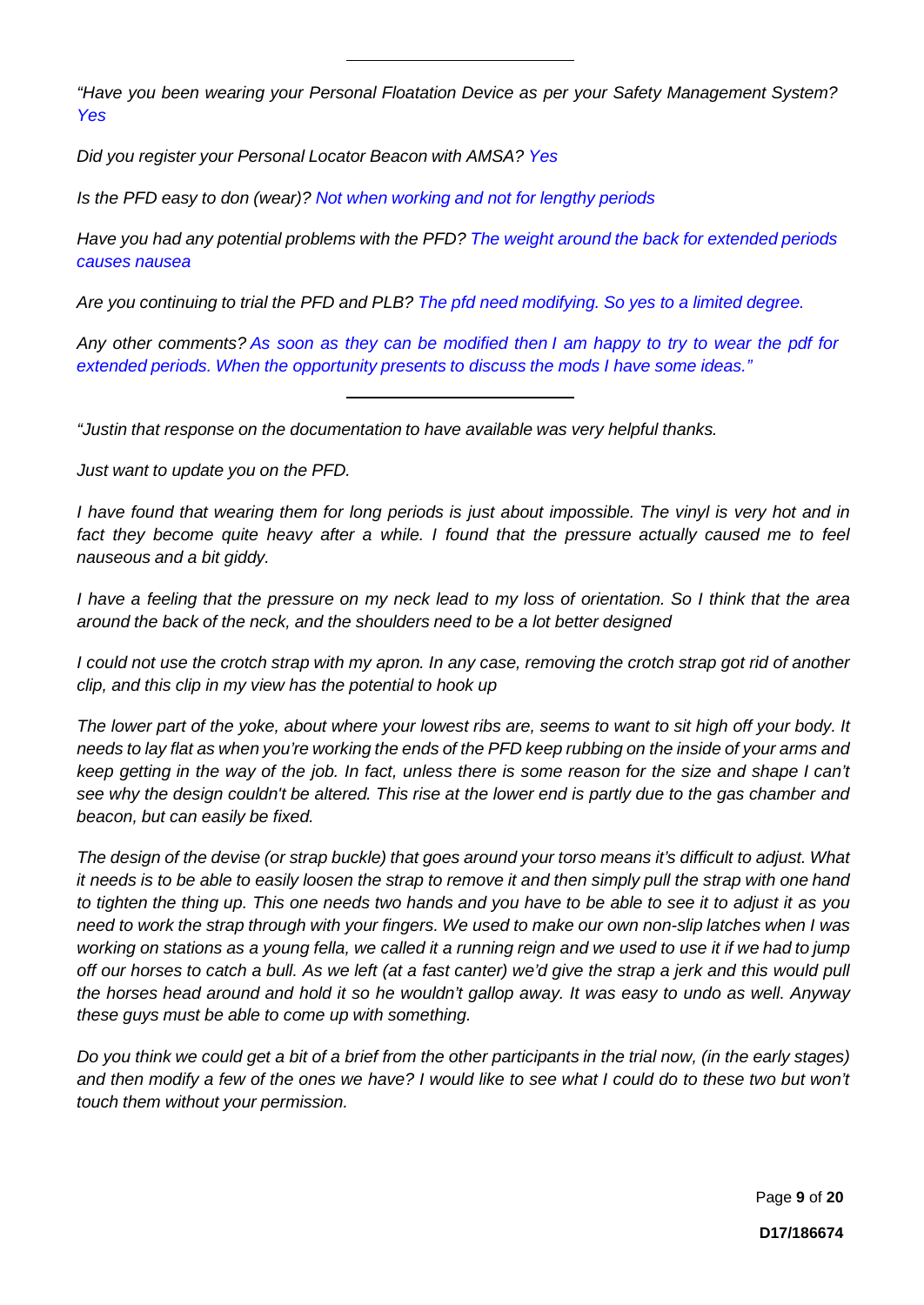*We need to look at*

- *other types of covers, e.g. a light webbing might allow the garment to breath and*
- *look at changing the shape of the cover and*
- *Consider lowering the position of the chamber and beacon*
- *Cutting the bottom into a better shape and*
- *Shifting the lower strap down a bit*
- *Fitting a better designed buckle*

There are good things about them too: They are robust and so are easily kept available to grab quickly, whereas conventional PFDs need to be looked after and so tend to be a bit out of harm's way, which is not that good if you need them in a hurry in an emergency. None of the suggested changes they *need would reduce this."*

*"Hello Justin,*

*I have just completed a 27 day trip trialing the PFD –PLB you supplied us for recorded feedback. Below is a log of use and problems we encountered while wearing the PFDs.*

- *9/6/16 commenced trial at 0700 on board FV Empress Lane. Used from safe haven to safe haven (transiting open waters) Four hours voyage experienced headache from continued pressure on back of neck and backache. Removed life vest once in safe haven and aches subsided. Crew - Clancy Brummell also experienced similar symptoms.*
- *10/6/16 - Three checks of river nets – buckle caught in net and pulled me forward towards over side of boat. POTENTIAL TO PULL PERSON OVER THE SIDE. Awkward movement, restricts ability to move neck freely and more twisting of the body. VERY UNCOMFORTABLE Worn over PPE bib and brace due date tag caught in net. Crew – Clancy Brummell wore PFD under apron to minimise hook ups but this could cause a potential accident to strangle by apron neck rope if the device was accidently inflated. He considered it more dangerous to wear. I am aware it is advised not to wear under garments.*
- *Daily use - All crew commented they had difficulty lifting outboards and putting them down whilst wearing PFD and PPE. Continual hook ups and catches on net. Crew complained of neck pain as the head is forced in a downward motion. Had to tuck manual pull cord inside valcro to stop it from catching on the net and causing an unintentional inflation of the PFD.*
- *25/6/16 - DJ Lane – Master Lifted submerged net and lent over the side and experienced partial garrote asphyxiation from the pressure on the side of neck from the PFD. He experienced dizziness and began seeing stars. The life vest was removed and he sat in the bottom of the dingy until he was able to continue net operations safely. POTENTIAL TO KNOCK OUT PERSON.*
- *25/6/16 Crew – Clancy Brummell commented the risk was too high to wear while removing large S.O.C.I (species of conservation interest).*

Page **10** of **20**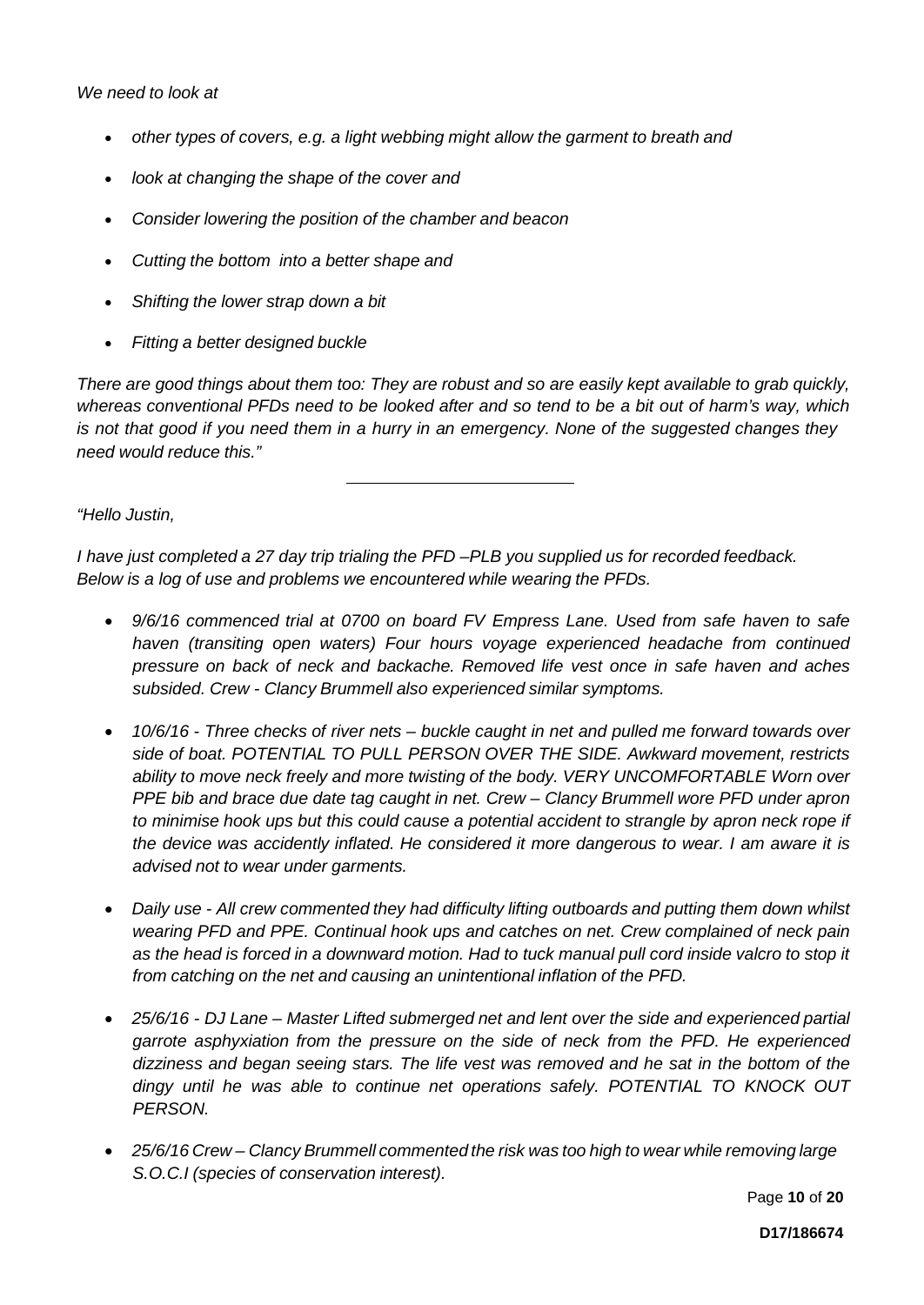- *27/6/16 - Spoke to Justin Williams about the life vest trial. A discussion held and offered to return the PFDs due to high risk but agreed to keep and use when transiting open waters.*
- *5/7/16 Transit back to Kurumba 4 hours to the Fairway PFD worn on deck by all on board and suitable for transiting with non-physical work. Crew – Clancy Brummell worn on back deck watching dinghies in tow.*

*In conclusion the Master of the FV Empress Lane deems the risks to high for potential accidents to wear PFD while engaged in netting operation within safe havens. (Rivers, creeks and near shore) However with SMS implementation and safety procedures while operating FV Empress Lane I find no*  safety risks while transiting open waters for Master and crew to wear PFD - PLB while on deck. As the *safety culture has improved greatly over the years due to training and education on marine safety and fishing operations improved safety management via SMS and enforced regulation I recommend to AMSA that the PFD –PLB be recommended but not required. I see no reason to mandate the PFD – PLB as it will cause a large percentage of non-compliance due to the incidents and potential incidents I have identified as being increased risks while engaging in netting operations. With regard to recent coroner findings on fatalities within industry there are other contributing factors to consider as sometimes a lifejacket will not always save a person's life. Why implement a regulation that can't be enforced 24/7 due to the lack of resources (e.g. QBFP / Water Police/AMSA Officers) I believe*  continued education on marine safety matters is the best way to go as I have seen over the last 32 *years I have been going to sea, Fishermen do eventually adapt and apply. Thank you for letting me participate in this trial and I hope you consider my findings."*

Participants were also emailed a questionnaire in the final stages of the trial however and unfortunately AMSA received no formal responses.

| Used to assist the Australian Maritime Safety Authority (AMSA) formulate results to include<br>in the trial report. |                         |                                                                                     |                                 |                |                |
|---------------------------------------------------------------------------------------------------------------------|-------------------------|-------------------------------------------------------------------------------------|---------------------------------|----------------|----------------|
|                                                                                                                     |                         |                                                                                     |                                 |                |                |
| Please circle your rating in response to each question (1-5), or;                                                   |                         |                                                                                     |                                 |                |                |
| Circle Y (yes) or N (no).                                                                                           |                         |                                                                                     |                                 |                |                |
| Questions                                                                                                           |                         | <b>Rating (1-5)</b><br>1 = Strongly Disagree<br>$3 =$ Noutral<br>5 = Strongly Agree |                                 |                |                |
| AMSA explained to myself the background and purpose of this PFD trial                                               |                         |                                                                                     | $1\quad 2\quad 3\quad 4\quad 5$ |                |                |
| I participated in this trail of my own free will                                                                    |                         |                                                                                     | $1\quad 2\quad 3\quad 4\quad 5$ |                |                |
| The supplied PFD was easy to don                                                                                    |                         |                                                                                     | $1\ 2\ 3\ 4\ 5$                 |                |                |
| The supplied PFD was comfortable to wear                                                                            |                         |                                                                                     | $1 \t2 \t3 \t4$                 |                | 5              |
| The supplied PFD was comfortable when working                                                                       | 1                       | $\overline{2}$                                                                      |                                 | $3\quad 4$     | 5              |
| The supplied PFD did not create any additional workplace hazards, if so please<br>comment:                          |                         | $1\quad 2$                                                                          | $\overline{3}$                  | $\overline{4}$ | 5              |
| The supplied PFD added beneficial safety outcomes to my operation                                                   |                         |                                                                                     | $1 \t2 \t3 \t4$                 |                | $\overline{5}$ |
| Participation in this trial has improved my operations safety management system                                     | Y                       |                                                                                     |                                 |                | $\mathbf{N}$   |
| Would you continue to wear a PFD outside of this trial                                                              | Y                       |                                                                                     | $\mathbb{N}$                    |                |                |
| Did the PFD inflate during the trial period? If yes, please comment;                                                | $\overline{\mathsf{v}}$ |                                                                                     | $\overline{N}$                  |                |                |
| Were you able to keep the PFD clean? If no, please comment;                                                         | Y                       |                                                                                     | N                               |                |                |
|                                                                                                                     | $\overline{\mathsf{Y}}$ |                                                                                     |                                 |                | N              |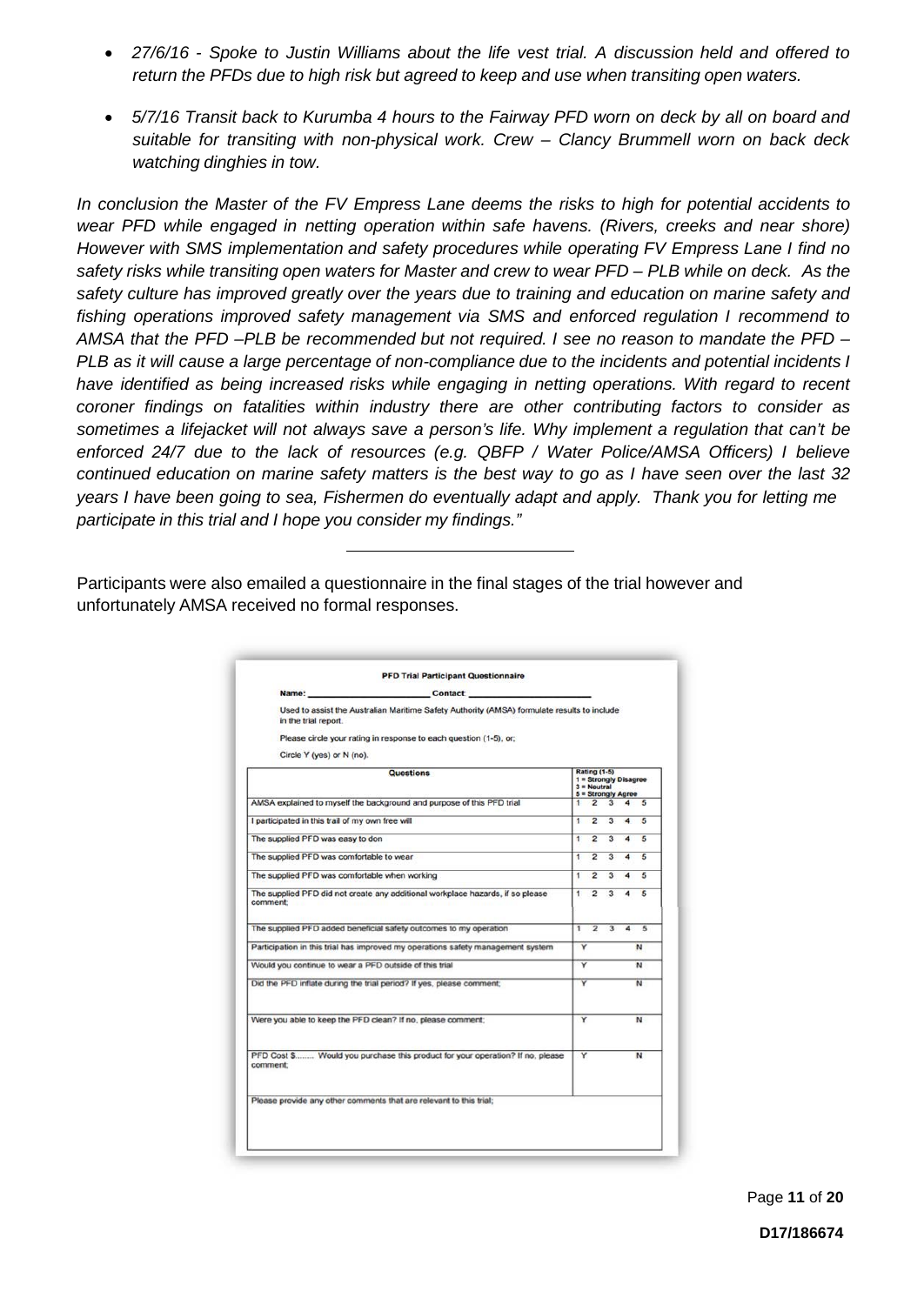Participant verbal feedback and results;

- Less than half the fishermen who participated in the trial stated that they wore the PFD all of the times required with their own SMS's.
- 4 fishermen stated that the PFD's were restrictive and added more dangers (catch points) to their fishing operations and would prefer not to wear the PFD.
- More than half the fishermen who participated stated that the PFD's were hot and uncomfortable.
- 5 fishermen stated that the PFD's were uncomfortable at first but soon got use to wearing them and then did not have any problems.
- 2 fishermen stated they continue to use their PFD's every day.
- Fishermen said that a lifejacket design is needed that does not get in the way such as a backpack or similar.
- No fishermen reported having any issues with the PLB's.
- During group feedback, a request of AMSA was made to supply more expensive and better fitting products.
- Local QBFP officers provided feedback to AMSA that during field observations some fishermen were donning a PFD but most were not at the times sighted.

### **Trial Outcomes**

The northern PFD and PLB trials demonstrated the following:

- Commercial fishermen realise the importance of wearing a PFD during commercial operations at sea that increase the risk of personal injury, accident or fatality. For example, rough sea conditions and night operations.
- While the inflatable PFDs generally improved the participant's safety, most still felt that it was unnecessary and did not improve safety by wearing a PFD at all times. This is a significant safety cultural issue.
- Prior to the trial, commercial fishermen were not fully aware of the significant developments in PFD design, the broad range of inflatable PFDs on the market and the versatility of the equipment to suit different commercial fishing sectors. In this regard the trial was considered successful in broadening the fishermen's perception of available safety equipment.
- There is no universal PFD available that satisfies the needs and personal preferences of the commercial fishermen in all working conditions. The minor discomfort that may be caused by wearing PFDs in hot climates needs to be weighed against the increased level of survivability in a 'person overboard' situation.

Page **12** of **20**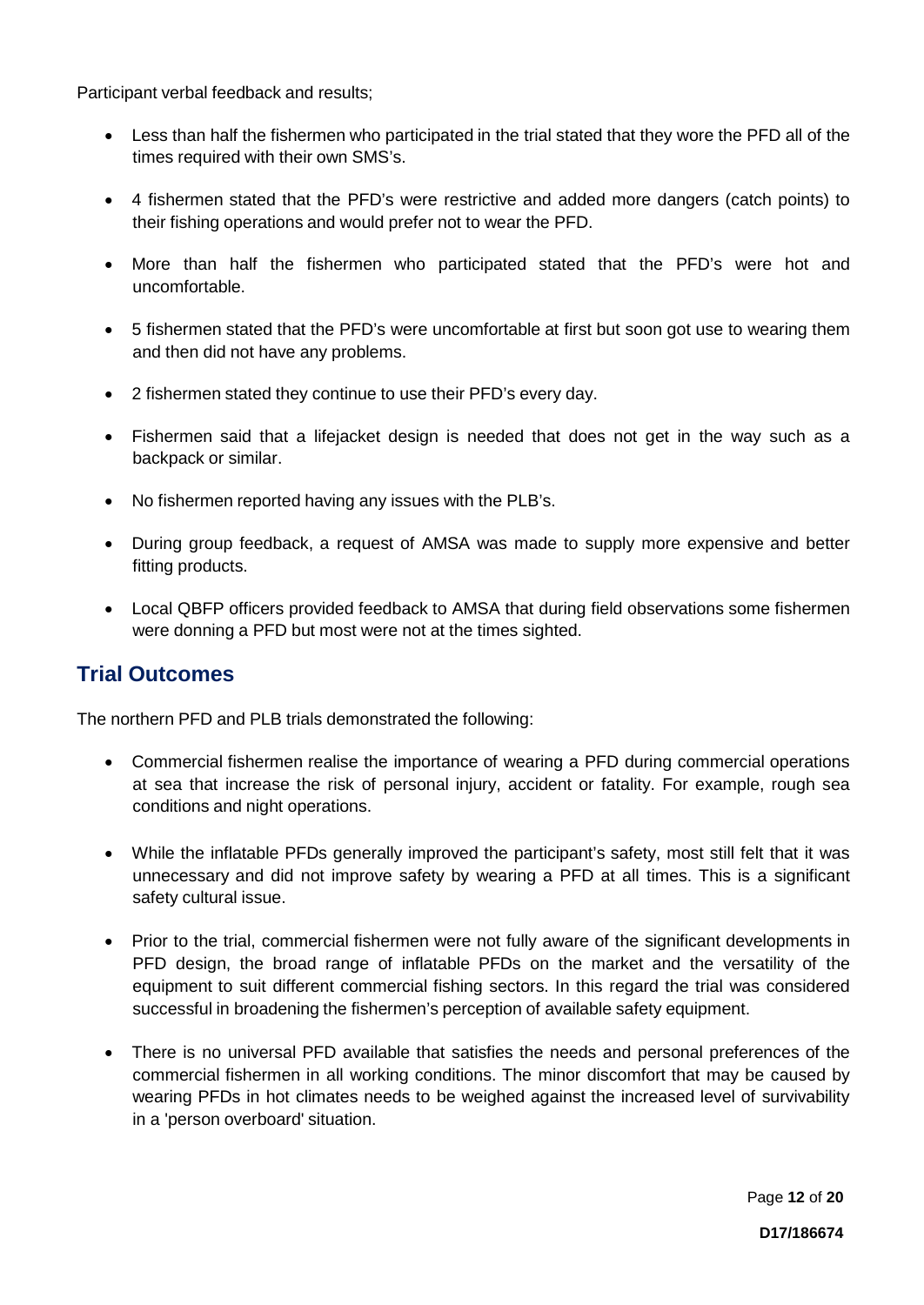• Educational programs and training sessions for commercial fishermen on the types of PFDs and PLBs available and how to use them is likely to increase the industry's ability, willingness and awareness to utilise this type of safety equipment.

### **Recommendations**

- AMSA and industry continue to work with marine safety equipment manufacturers to design a PFD that is suitable for the North QLD climate and operating conditions.
- AMSA continue to work collaboratively with commercial fishers to educate and foster the need to determine through risk assessments the need to wear life-saving equipment especially whilst conducting high risk operations.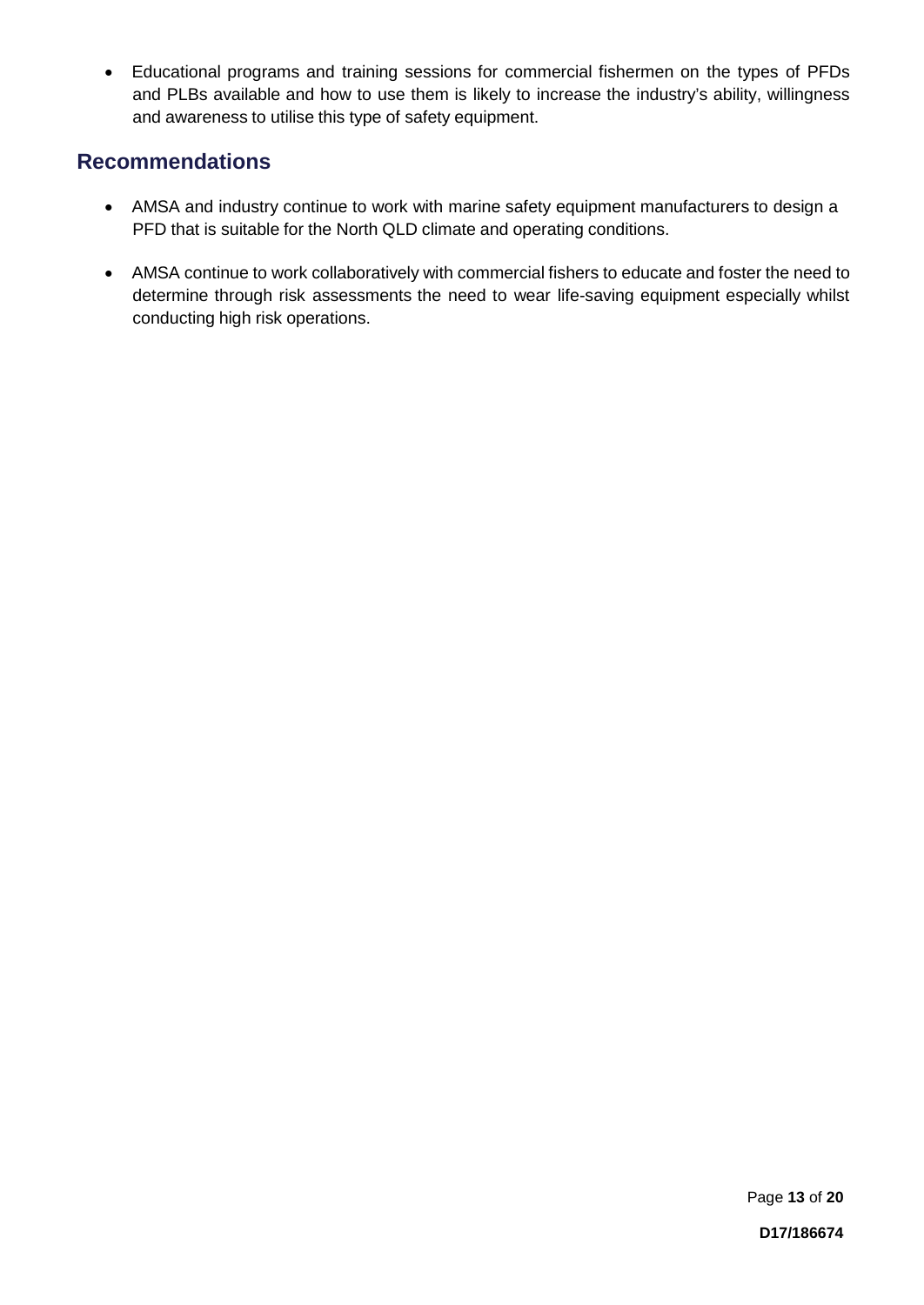### **Lakes and Coorong Fishery South Australia**

**Author: Brad Milic (Liaison SA)**

### **Acknowledgments**

The Australian Maritime Safety Authority (AMSA) would like to acknowledge the support and contribution of the Lakes and Coorong Fishery commercial fishing community and the Southern Fishermen's Association.

### **Executive Summary**

The South Australian Dept. of Planning, Transport and Infrastructure (DPTI) have indicated that maritime safety in the Lakes and Coorong Fishery was generally unregulated until 2009, when South Australian legislation was amended. Between 2009 and the commencement of the National Law in July 2013, limited action was taken by DPTI to enforce the State maritime safety legislation in the fishery.

Many of the vessels cannot be grandfathered under the National Law because they don't meet the definition of an existing vessel (Section 7 of *Marine Order 503 (Certificates of survey — national law) 2013*) as they were not legally operating between 1 July 2011 and 30 June 2013.

### **Background**

Since June 2011, interactions with Long-nosed fur seals have increased to a point they are having a high impact on the fishery (catch and fishing gear) and the local community. A risk assessment by the Primary Industries and Resources, South Australia (South Australian fisheries regulator) determined the impact of long-nosed fur seals had a risk rating of EXTREME (Lakes and Coorong Fishery Management Plan 2016).

Since the invasion of Long-nosed fur seal in the Lakes and Coorong region it has been reported that a number of the owners and operators are experiencing financial difficulty and their colleagues/friends have concerns for mental health (hearsay of threatening suicide and reports that some are on a 'suicide watch' program).

### **Objective of the trial**

Brad Milic, Liaison Officer SA, met with the Southern Fishermen's Association (the Association) and, with help from Shaun Thomas (Head of Safety Management, Operations), and developed a safety action plan to help improve safety in the fishery. This safety action plan attempts to improve safety by identifying various safety initiatives, which are planned to be outlined in an industry Code of Practice (still in draft), including:

- supporting operators gain appropriate Certificates of Competency
- developing a communications plan for operators
- providing assistance with vessels meeting an agreed standard (certificate or exemption), and;

Page **14** of **20**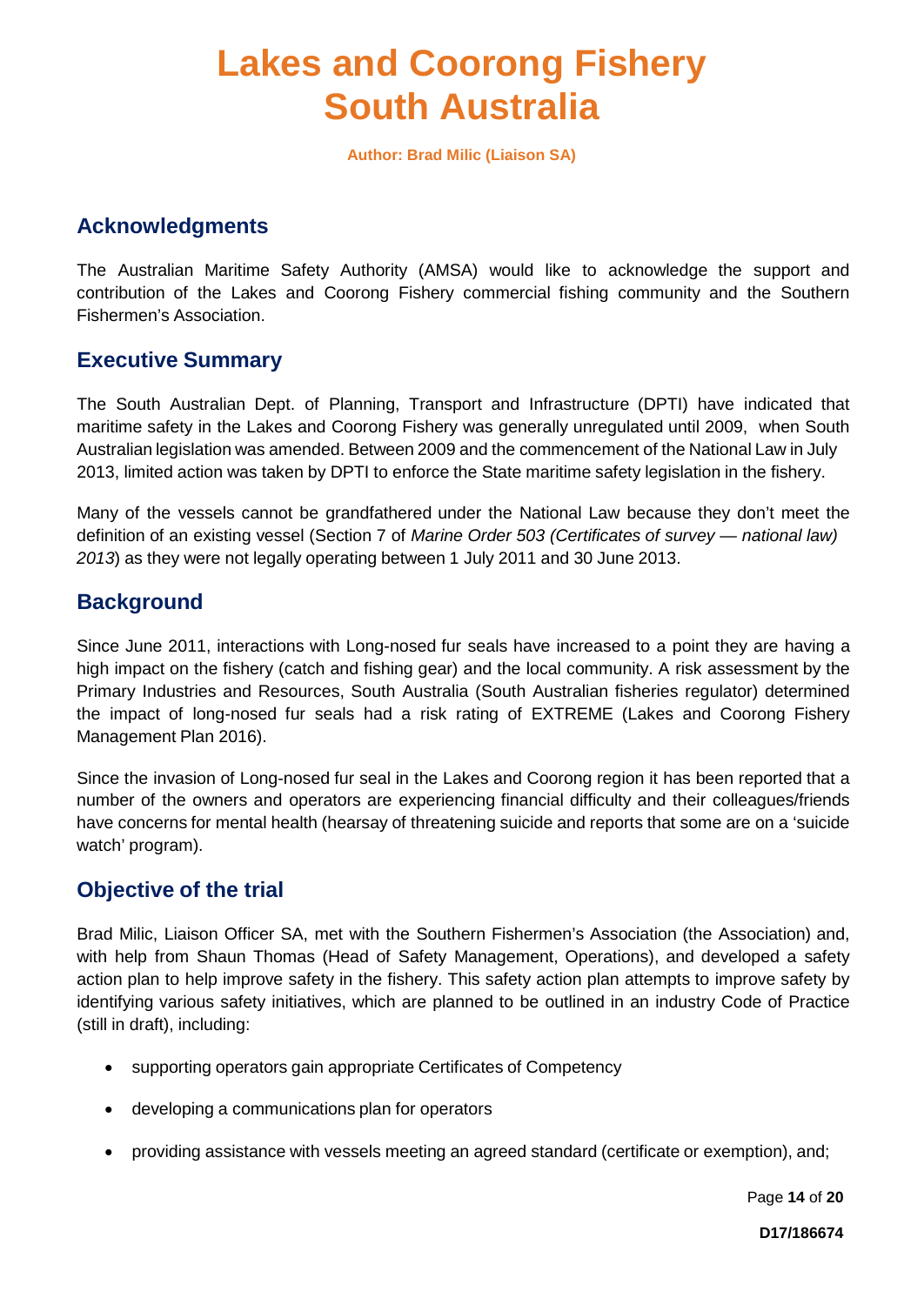• trialing various life jackets with a long-term intent to require operators to wear a life jacket when working in the fishery.

To address the action of trialing of life jackets, on 24 November 2016 AMSA started a trial of 18 coastal life jackets (10 waist belt style and 8 wipe clean yoke style) and 18 personal locator beacons (PLB). Two different types of PLBs were also provided. The life jacket trial ran for approximately 15 weeks, being finalised at an Association meeting on 10 March 2017. Since this date feedback has been gathered through contacting individuals who were provided equipment for the trial.

Generally, feedback from the fishery operators has been very positive toward AMSA due to us working with the industry to help them understand and meet the requirements of the National Law. This assistance is ongoing as many vessels still don't meet all the requirements of the National Law.

### **Life Jacket Standards**

Table 4 (Scales of safety equipment for Class 3 vessels) in the National Standard for Commercial Vessels Section C7A sets out the requirements for life jackets in fishing vessels, see below.

| <b>Lifejackets</b>                                                                                                                                                                                                                       | <b>Annex</b> | 3B         | 3 <sup>C</sup> | 3D         | 3E        |
|------------------------------------------------------------------------------------------------------------------------------------------------------------------------------------------------------------------------------------------|--------------|------------|----------------|------------|-----------|
| Adult SOLAS lifejacket with light (L1) for 100%<br>complement, plus child size SOLAS lifejacket with light<br>(L1) for the greater of: 10% of the total capacity of<br>passengers, or the number of children of mass less<br>than 32 kg. | A            | <b>YES</b> | <b>NA</b>      | <b>NA</b>  | <b>NA</b> |
| Coastal with light for 100% complement (L1)                                                                                                                                                                                              | G            | <b>NA</b>  | <b>YES</b>     | <b>NA</b>  | <b>NA</b> |
| Coastal for 100% complement                                                                                                                                                                                                              | G            | <b>NA</b>  | <b>NA</b>      | <b>YES</b> |           |
| <b>KEY</b><br>(L1) - Lights shall comply with Annex A.                                                                                                                                                                                   |              |            |                |            |           |

Therefore Lakes and Coorong Fishery operators, operating in Lake Albert, Lake Alexandrina and the Coorong, operate in sheltered waters (operational D and E waters) and require coastal life jackets for 100% person complement.

#### complementthe maximum number of crew and passengers the vessel is permitted to carry for its service category in compliance with the whole of the NSCV (see NSCV Part B where concurrent operations are carried out by the vessel).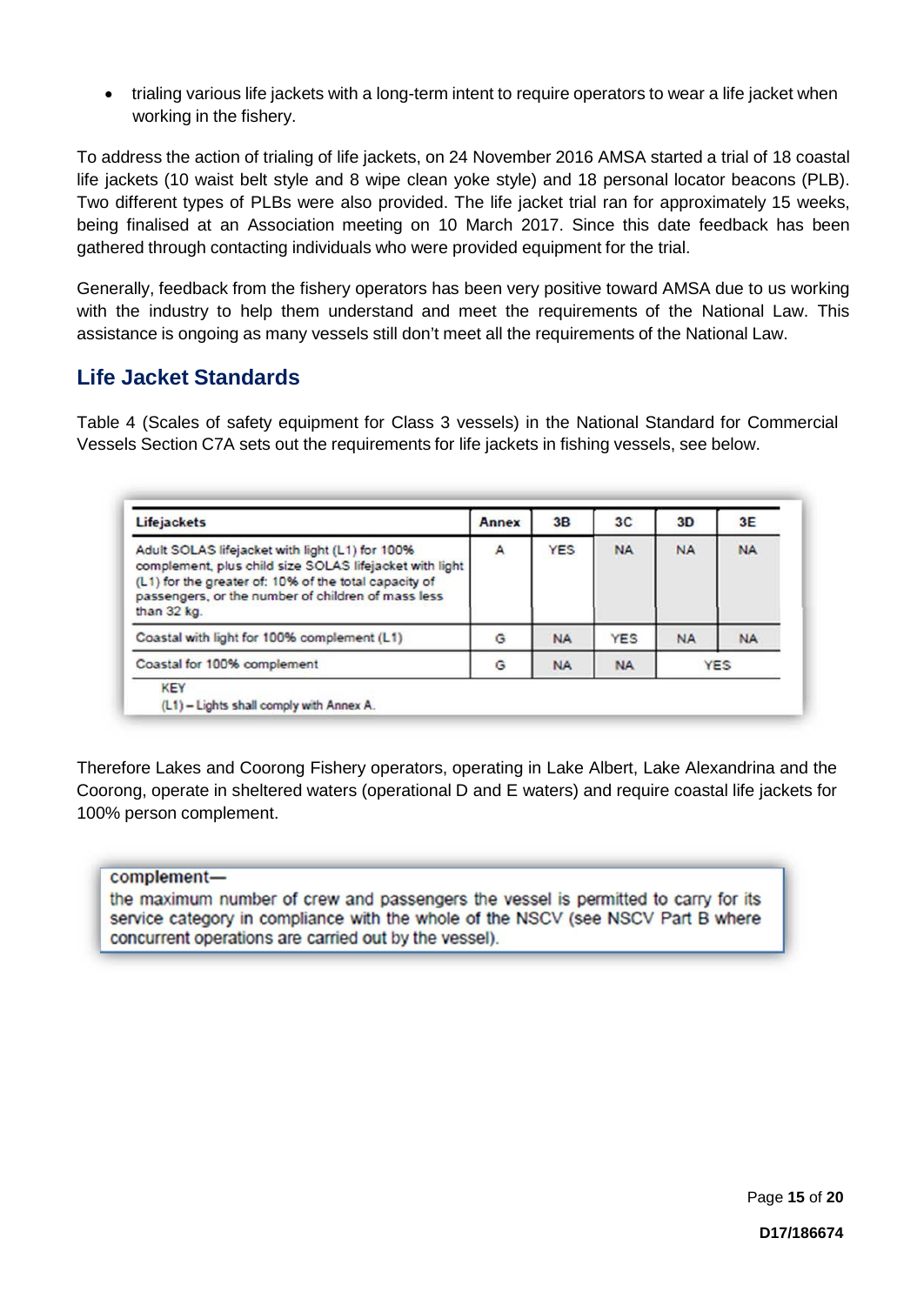Annex G of the standard sets out the design requirements for coastal life jackets, shown below.

| ANNEX G        | REQUIREMENTS FOR COASTAL LIFEJACKETS                                                                                                                                                   |
|----------------|----------------------------------------------------------------------------------------------------------------------------------------------------------------------------------------|
| G <sub>1</sub> | <b>SCOPE</b>                                                                                                                                                                           |
|                | This Annex G provides requirements for the design, construction, marking, testing and<br>performance of Coastal lifejackets. It forms a normative (mandatory) part of this<br>document |
|                | This Annex is referenced in Clause 3.3.1 and Table 1, Table 2, Table 3 and Table 4 of<br>this Subsection.                                                                              |
| G2             | <b>DESIGN AND CONSTRUCTION</b>                                                                                                                                                         |
|                | A Coastal lifejacket shall comply with the requirements specified in-                                                                                                                  |
|                | a) AS 4758.1; or                                                                                                                                                                       |
|                | b) ISO 12402-3 (Level 150); or                                                                                                                                                         |
|                | c) BS $EN$ 396; and                                                                                                                                                                    |
|                | d) this Annex.                                                                                                                                                                         |
|                | Where AS 4758.1 is used to demonstrate compliance, the requirements for Level 150<br>shall apply.                                                                                      |
|                | Where there is any conflict in requirements between the AS 4758.1 or ISO 12402-3 or<br>BS EN 396 specifications and this Annex, the requirements in this Annex shall apply.            |
| G2.1           | <b>Inflation system</b>                                                                                                                                                                |
|                | Inflatable lifejackets that rely solely on oral inflation for buoyancy are not acceptable<br>under this standard                                                                       |
| G2.2           | Lifejacket lights                                                                                                                                                                      |
|                | Coastal lifejacket lights shall comply with the requirements of Marine Order 25<br>(Equipment - life-saving) 2014 for class A vessels over 500 gross tonnage.                          |

Further, inflatable lifejackets are required to be serviced in accordance with Chapter 6.6 of this standard.

### 6.6 **INFLATABLE LIFEJACKETS** Every inflatable lifejacket shall be serviceda) at intervals of 12 months, or such longer intervals as recommended by the manufacturer and approved at the time the product is assessed and verified in accordance with Clause 3.3.2; and b) at a servicing station approved and accredited to do so by the manufacturer of the inflatable lifejacket.

Page **16** of **20**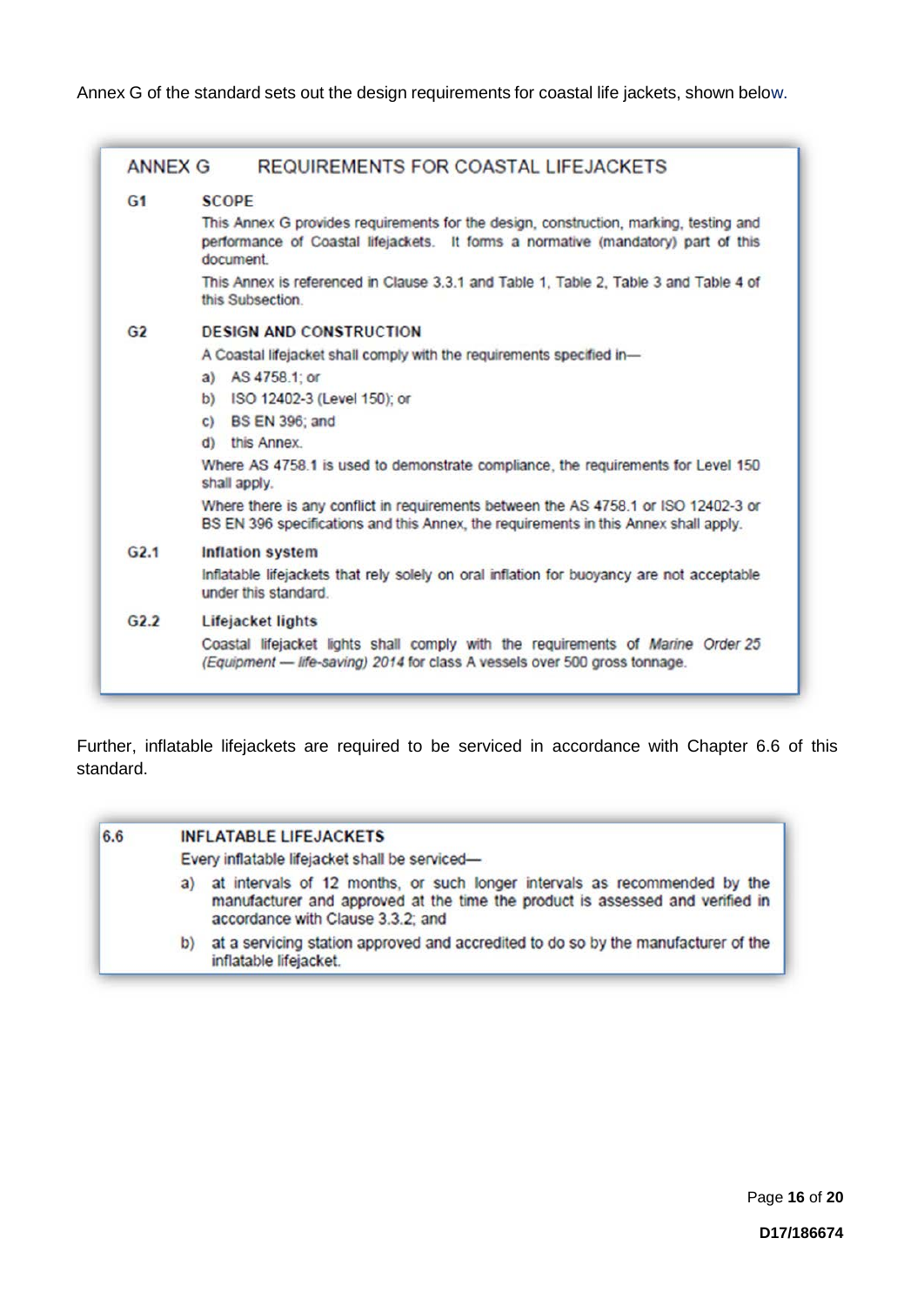### **The life jackets**

There were 18 inflatable coastal life jackets, of two different types, provided to Lakes and Coorong Fishery operators for the trial.

Eight of these were the 'Kru Wipe Clean' model life jackets produced by Ocean Safety Ltd., of the manual gas inflation type. This life jacket is approved to the ISO 12402-3 (level 150N) standard. These life jackets were due for servicing in May 2017.



The remaining 10 waist belt style life jackets manual gas inflation type model named the 'Hobie Waistbelt PFD' produced by SLH (Scott Lovig Hobie). This life jacket is approved to the AS4758 standard (including the AS4758.1 - Part 1: General Requirements) and has a buoyancy rating of 150N. These life jackets were due for servicing around September 2017.



Page **17** of **20**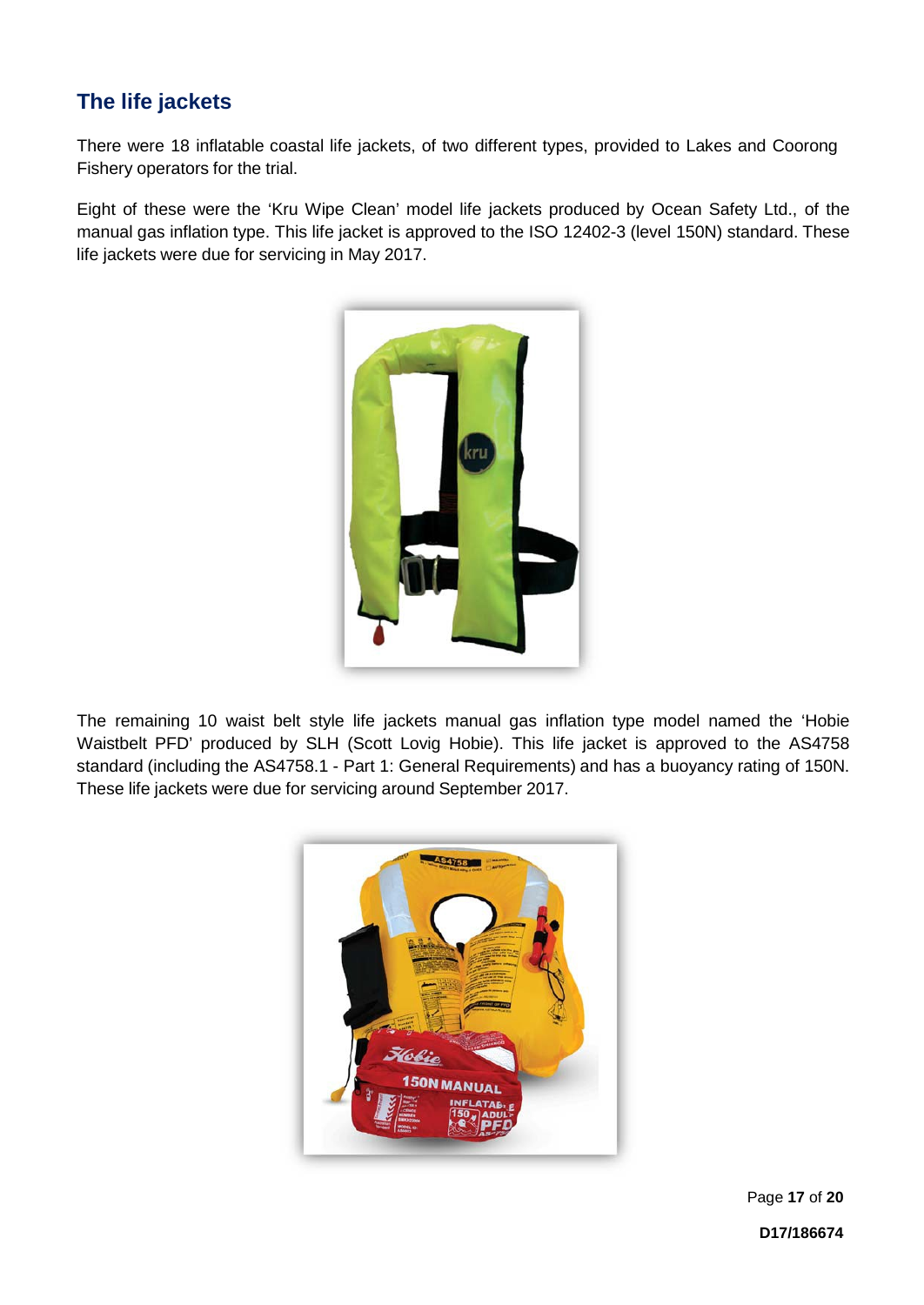### **Personal Locator Beacons (PLB)**

The 10 Kru Wipe Clean model life jackets were also each supplied with a Rescue Me PLB1 model PLBs produced by Ocean Signal, which was housed inside the life jacket.



The Hobie Waistbelt PFD life jackets were each supplied with a Safety Alert PLB produced by Kinetic Technology International (KTi), which were a little too big to fit inside the life jacket but came with a body straps, to be carried on your arm or leg.



Page **18** of **20**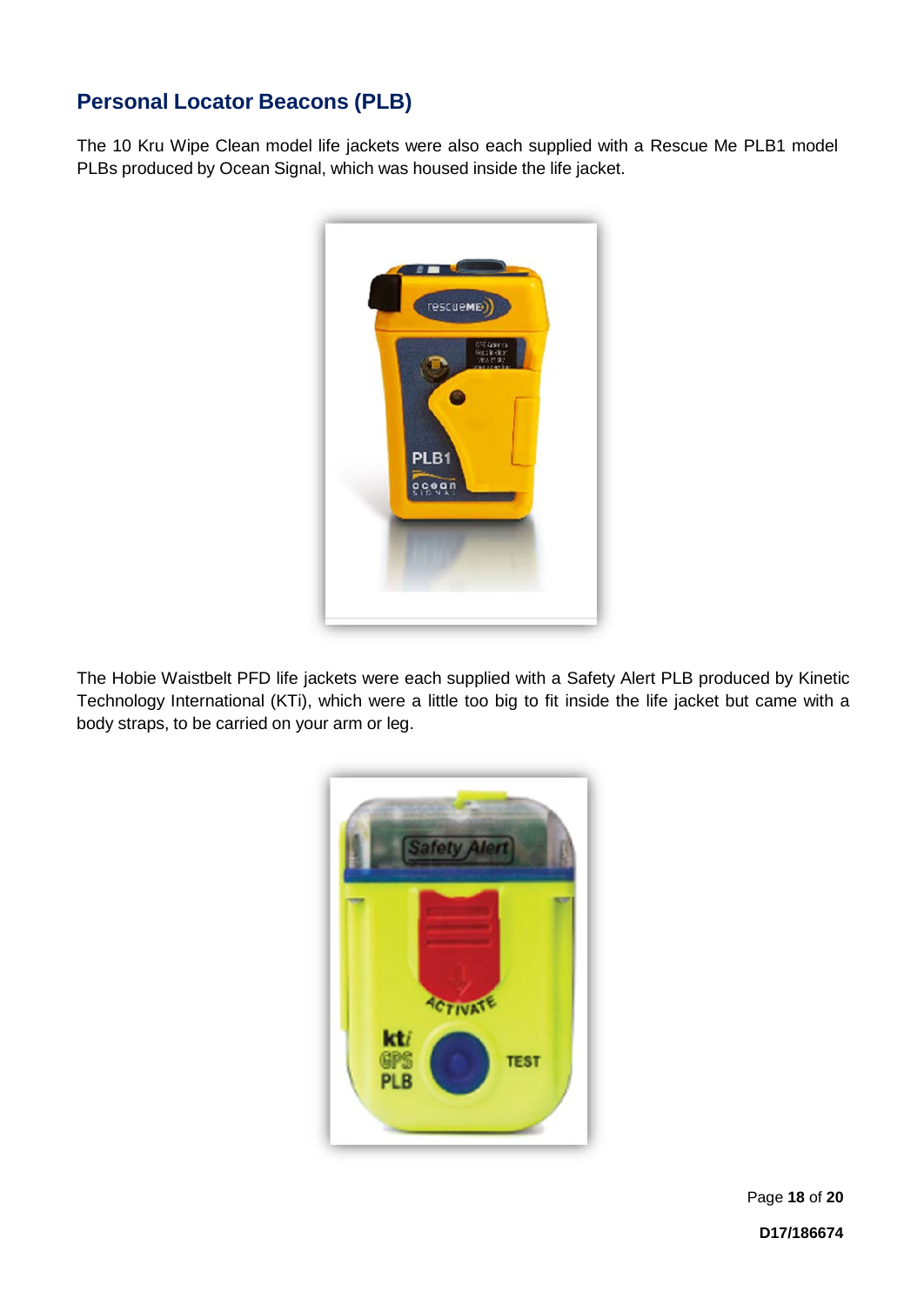### **Results**

During the initial stages of AMSA working with the Association, the general understanding of the Lakes and Coorong Fishery operators was there were no masters or crew in the fishery that were wearing life jackets of any kind.

Of the 18 participants in the trial, responses on the positives and negatives of the two life jacket types were gathered from 12 participants, two of the participants received one of each type of jacket (so they could trial both types and their crew could trial the alternate design) and two of the participants responses were given by their colleagues.

### **Kru Wipe Clean life jacket produced by Ocean Safety Ltd.**

Responses included:

- The life jacket is very heavy
- The buckles were getting caught in the gillnet
- Didn't like the life jacket, I wasn't comfortable in it because I wear waders
- It may just be a matter of getting used to the right one
- Didn't like the Life jacket at all
- If required to wear one I would probably buy a Stormy Seas vest
- I wore it under my wet weather jacket and it was uncomfortable
- I have no qualms with wearing a life jacket but I am 80 years old and I have never worn one because they are cumbersome and get in the way, and
- The Life jacket doesn't fit over my head.

### **Hobie Waistbelt PFD produced by SLH (Scott Lovig Hobie)**

Responses included:

- Didn't like the Life jacket at all
- I wore it for two days and then wanted to throw it in the bin
- I am happy with it but I wear the pouch at the back so it doesn't catch on the net
- The pouch is good as long as it is at the back
- I wear it under my waders
- I wear it every day but I don't like it
- I wear it when it is rough, when it is sunny I don't wear it.